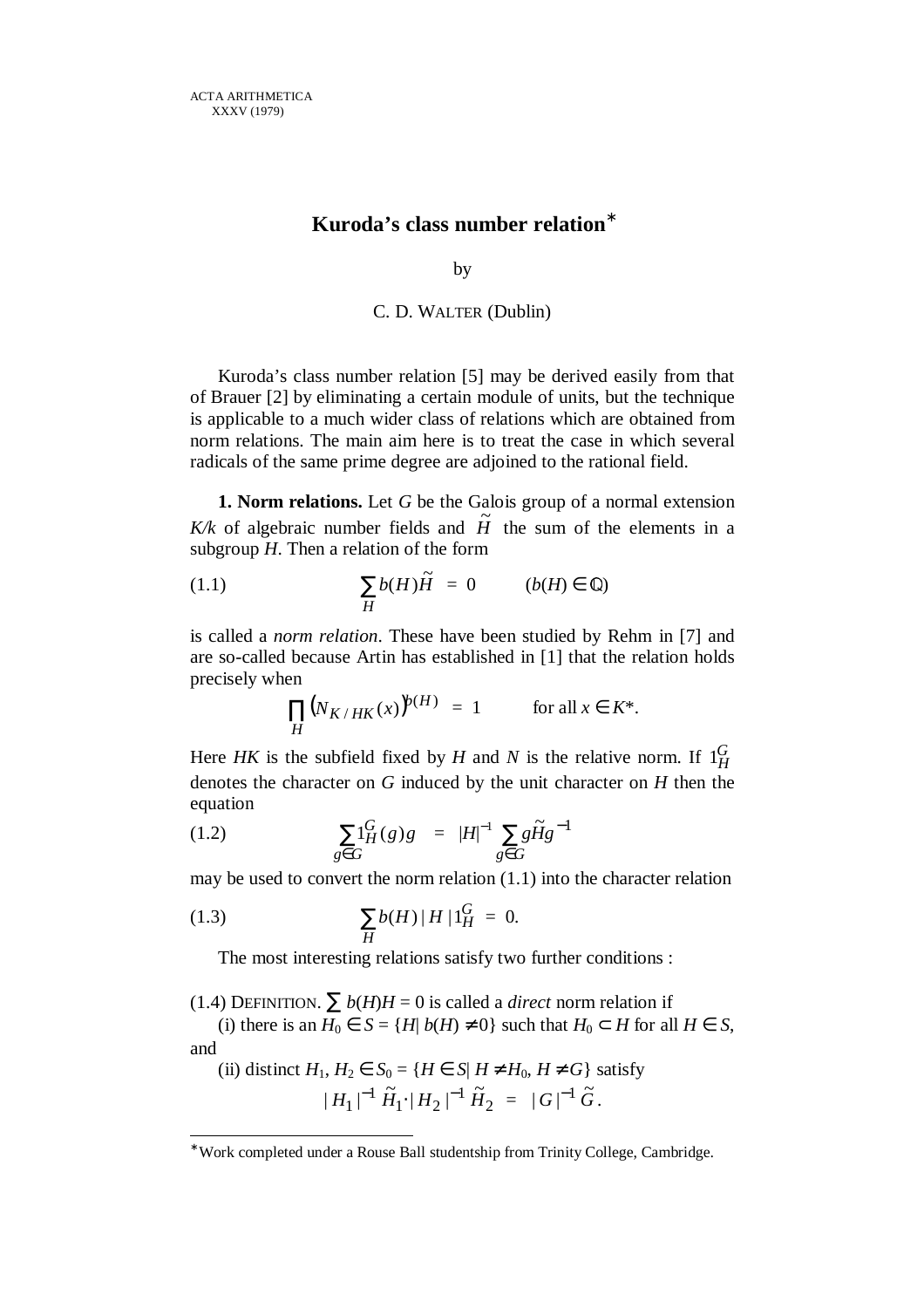This definition and its notation will be subsumed from here on. All sums and products will extend over  $H \in S$  and *'* will indicate their restrictions to  $H \in S_0$ . For any left (resp. right)  $\mathbb{Z}[G]$ -module M let *HM* (resp.  $MH$ ) be the submodule fixed under the action of *H* and write  $M_0$ for  $\sum' H M$ . If *M* is torsion-free over  $\mathbb Z$  and  $GM = 0$  then

(1.5) 
$$
M_0 = \sum' HM \text{ is a direct sum.}
$$

For suppose *H*,  $H' \in S_0$  are distinct. Then  $\widetilde{H}\widetilde{H}' \in \mathbb{Z}\widetilde{G}$  and so  $H \to \infty$ provides  $|H||H'|/|G|$  representatives for each coset of *H'* in *G*. Thus  $\widetilde{H}$ acts a multiple of the trace on *H'M*/*GM*. Consequently if  $m = \sum m_H \in M_0$ with  $m_H \in HM$  then  $\widetilde{H}m = |H|m_H$  because  $GM = 0$ . Hence,  $m_H$  is unique as *M* is torsion-free.

(1.6) THEOREM. *A direct norm relation has the form*

$$
\sum\big|\big(\widetilde{H}/|H|-\widetilde{G}/|G|\big)\big| = |\widetilde{H}_0/|H_0|-\widetilde{G}/|G|
$$

*and its associated character relation is*

$$
\sum \left( \begin{matrix} G \\ H \end{matrix} - 1 \right) = 1 \begin{matrix} G \\ H_0 \end{matrix} - 1 \ .
$$

*Moreover*

$$
H_0 = \cap \{H \in S_0\}, \qquad G = \cup \{H \in S_0\},\
$$

*and S*0 *completely specifies the relation*.

Proof. When  $\sum a(H') |H'|^{-1} \widetilde{H}' = 0$  is multiplied by  $\widetilde{H}/|H|$  for *H*  $\in S_0$  or  $H = G$  one obtains

$$
(a_0 + a(H)) |H|^{-1} \tilde{H} + \sum a(H') |G|^{-1} \tilde{G} = 0
$$

where  $a_0 = a(H_0)$  and the sum extends over  $H' \neq H$  in  $S_0 \cup \{G\}$ . This gives  $a_0 + a(H) = 0$  for  $H \in S_0$  and  $\sum a(H') = 0$  for  $H = G$ . Thus the form of the norm relation is established. (1.3) gives the character equation which will henceforth usually be written

(1.3') 
$$
\sum a(H)1_H^G = 0.
$$

(1.7) EXAMPLE. If *G* is an elementary abelian group of prime exponent *p* and order  $p^n$  and T is the set of  $(p^n-1)/(p-1)$  maximal subgroups then

$$
\sum_{H \in T} \widetilde{H} = (p^{n-1} - 1)/(p - 1) \cdot \widetilde{G} + p^{n-1} \cdot \widetilde{1}
$$

is a direct norm relation.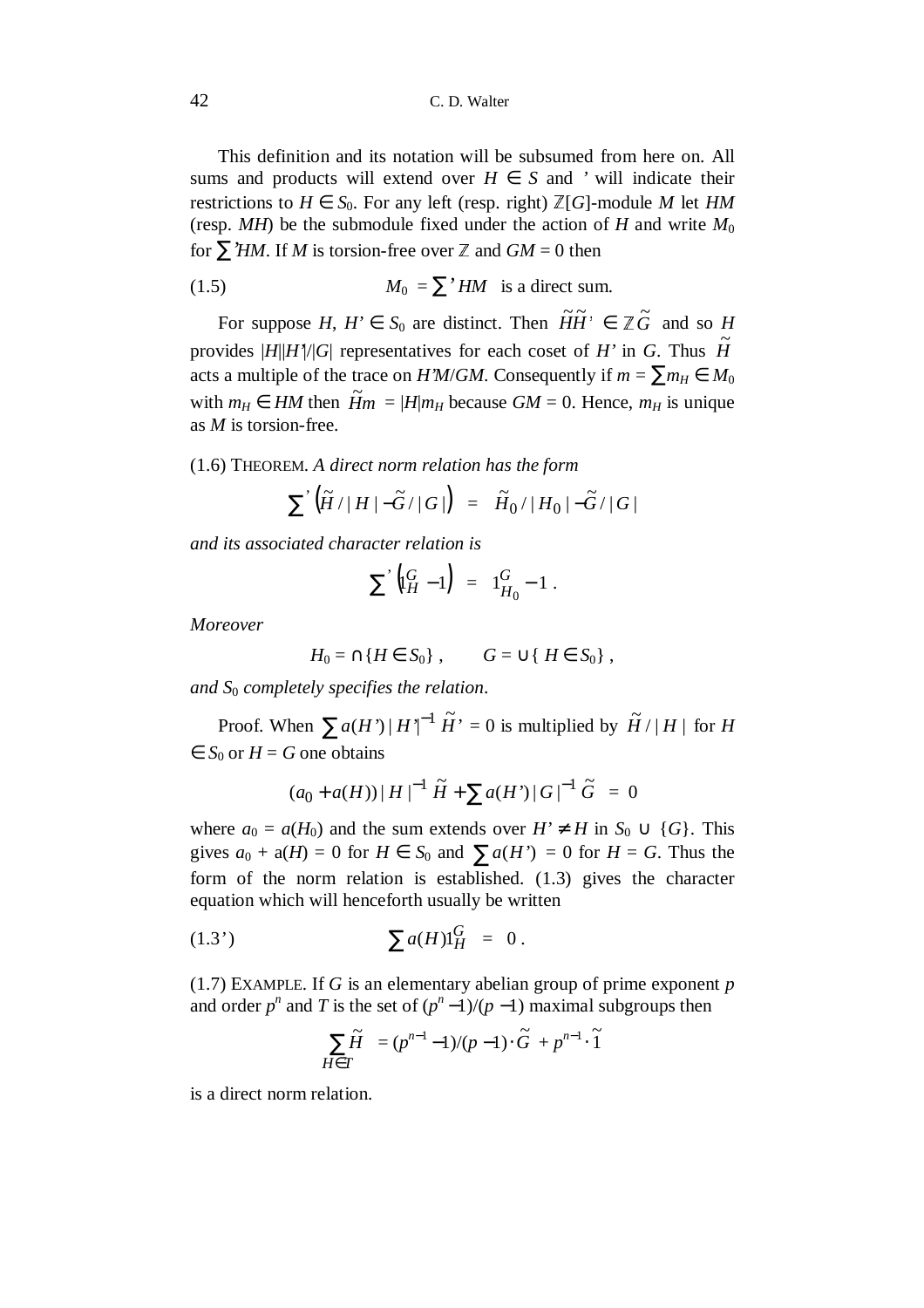Proof. Any isomorphism between *G* and its character group *G\** provides a bijection between maximal and minimal subgroups, namely

$$
H \leftrightarrow H^{\perp} = \{ g \in G \mid h(g) = 0 \,\,\forall h \in H^* \}
$$

where  $H^*$  is the image of *H* in  $G^*$ . The order of *T* is the number  $(p<sup>n</sup>-1)/(p-1)$  of minimal subgroups. Now  $g \in H$  if and only if  $\langle g \rangle^{\perp} \supset H^{\perp}$ . So the number of maximal *H* containing *g* is the number of minimal subgroups of  $\langle g \rangle^{\perp}$ , namely  $(p^{n-1}-1)/(p-1)$  if  $g \neq 1$ . Thus the norm relation holds. It is direct because distinct maximal subgroups *H* and *H'* satisfy  $\widetilde{H} \widetilde{H}$ <sup>*n*</sup> =  $p^{n-2} \widetilde{G}$ .

There are several ways of constructing new relations from given ones by passing from the whole group to a subgroup or quotient group and *vice versa* (see [8]). In particular,

(1.8) LEMMA. *Suppose G and G' are subgroups of G*<sub>0</sub> *such that*  $\widetilde{G}\widetilde{G}$ <sup>*r*</sup> =  $\overline{0}$  $\int_{0}^{\infty}$  *and*  $\sum b(H)$  $\tilde{H}$  = 0 *is a direct norm relation for G. If HG'* =  ${h}{g' | h \in H, g' \in G'}$  *is a subgroup of G<sub>0</sub> for every H*  $\in$  *S then*  $\sum b(H)HG' = 0$  *is a direct norm relation for G*<sub>0</sub>.

This is clear because  $\overrightarrow{HG} = \widetilde{H}\widetilde{G} = \widetilde{G}'\widetilde{H}$  for  $H \in S$ .

**2. Brauer's class number relation.** Let *U* be the unit group of *K* ; *W* its subgroup of roots of unity;  $w_2(H)$  the 2-component in the order of *HW*;  $h(H)$  the class number of *HK*;  $r(H)$  the rank of  $HU/HW$ ; and  $n(H)$ the degree of *HK/k*. A bar will denote the natural map  $U \rightarrow U/W$ .

Choose one prime divisor in *K* of each infinite prime in *k* and suppose  $\{C_i \mid 1 \le i \le r\}$  is the set of their decomposition groups in K/k. So  $r = r(G) + 1$  and each  $C_i$  is determined up to conjugacy. If *L* is defined by the exact sequence

(2.1) 
$$
0 \to \mathbb{Z} \to \bigoplus_{i=1}^r \mathbb{Z}[G]C_i \to L \to 0
$$

of  $\mathbb{Z}[G]$ -modules where  $n \in \mathbb{Z} \mapsto n \oplus_i \widetilde{G}$  then Brauer's theorem may be formulated as follows.

(2.2) THEOREM ([9], Theorem 4.1). *Suppose*  $\sum a(H) 1_H^G = 0$ . If the *submodule M of*  $\overline{U}$  *is*  $\mathbb{Z}[G]$ *-isomorphic to L then* 

$$
\prod h(H)^{a(H)} = \prod (n(H)w_2(H)[\overline{HU}:HM])^{a(H)}.
$$

Unit groups may be written in either additive or multiplicative notation but the context will clarify the choice. Suppose

(2.3) 
$$
\mathbb{Q}GU = \{ \varepsilon \in U \mid \exists n \in \mathbb{Z}, n \neq 0, \text{ with } n\varepsilon \in GU \}
$$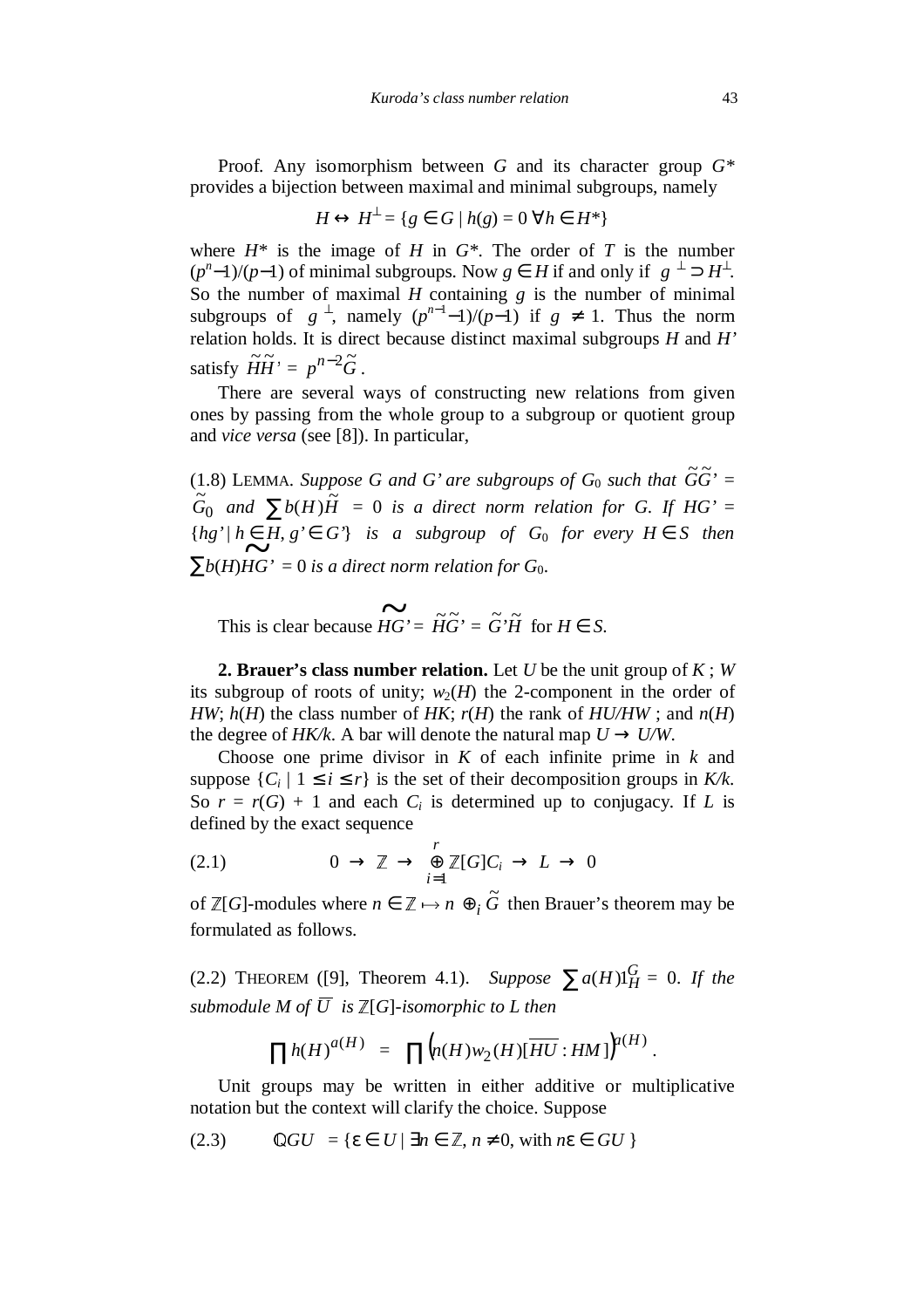is the group of units with powers in *k*. Then  $G\overline{V} = \overline{V \cap \mathbf{Q}GU}$  for any subset  $V \subset U$  and so the equalities hold in the definitions below.

$$
Q^* = [H_0L : L_0],
$$
  
\n
$$
Q = [H_0U : H_0W + U_0] = [\overline{H_0U} : \overline{U_0}],
$$
  
\n
$$
Q_0 = [H_0U : (H_0U \cap \mathbb{Q}GU) + U_0] = [\overline{H_0U} : G\overline{H_0U} + \overline{U_0}],
$$
  
\n
$$
I(H) = [HU \cap \mathbb{Q}GU : HW + GU] = [G\overline{HU} : G\overline{U}],
$$
  
\n
$$
I_0 = [U_0 \cap \mathbb{Q}GU : W_0 + GU] = [G\overline{U_0} : \overline{GU}].
$$

By comparing ranks  $I(H)$  and  $I_0$  are finite. If  $x \in H_0X$  for some  $\mathbb{Z}[G]$ module *X* then (1.1) gives

$$
-b(H_0)x = b(G)\widetilde{G/H_0x} + \sum' b(H)\widetilde{H/H_0x}
$$

As  $\widetilde{H/H_0}$  is the trace for  $H_0X/HX$  so (1.6) shows that  $[G:H_0]x \in X_0$ . Thus

$$
(2.4) \t\t [H_0X : X_0] \t is finite
$$

if *X* is finitely generated, and all the indices above are finite. The basic simplification of (2.2) for direct norm relations is :

(2.5) LEMMA.

$$
\prod [\overline{HU} : HM]^{a(H)} = (Q_0/Q^*)^{a_0} \prod I(H)^{a(H)}.
$$
  
Proof. 
$$
(\overline{GH_0U} + \overline{U_0}) / \overline{U_0} \cong \overline{GH_0U} / \overline{GU_0}
$$
 whence

$$
(2.6) \tQ/Q_0 = I(H_0)/I_0.
$$

Let 
$$
V = GU_0
$$
. Then  
\n $Q^*[\overline{H_0U} : H_0M]/[\overline{GU} : GM]I(H_0)Q_0$   
\n $= [H_0M : M_0][\overline{H_0U} : H_0M][GM : \overline{GU}][\overline{GU} : V][\overline{U_0} : \overline{H_0U}]$   
\n $= [\overline{U_0} : M_0][GM : V] = [\overline{U_0} : M_0 + V] \text{ since } (M_0 + V)/M_0 \cong V/GM$   
\n $= [\overline{U_0}/V : (M_0 + V)/V] = \prod [\overline{(HU + V)}/V : (HM + V)/V] \text{ by } (1.5)$   
\n $= \prod [\overline{HU} : (HM + V) \cap \overline{HU}]$   
\n $= \prod [\overline{HU} : HM]/[HM + \overline{GHU} : HM]$   
\n $= \prod [\overline{HU} : HM]/[\overline{GU} : GM]I(H) .$ 

Theorem (1.6) completes the proof.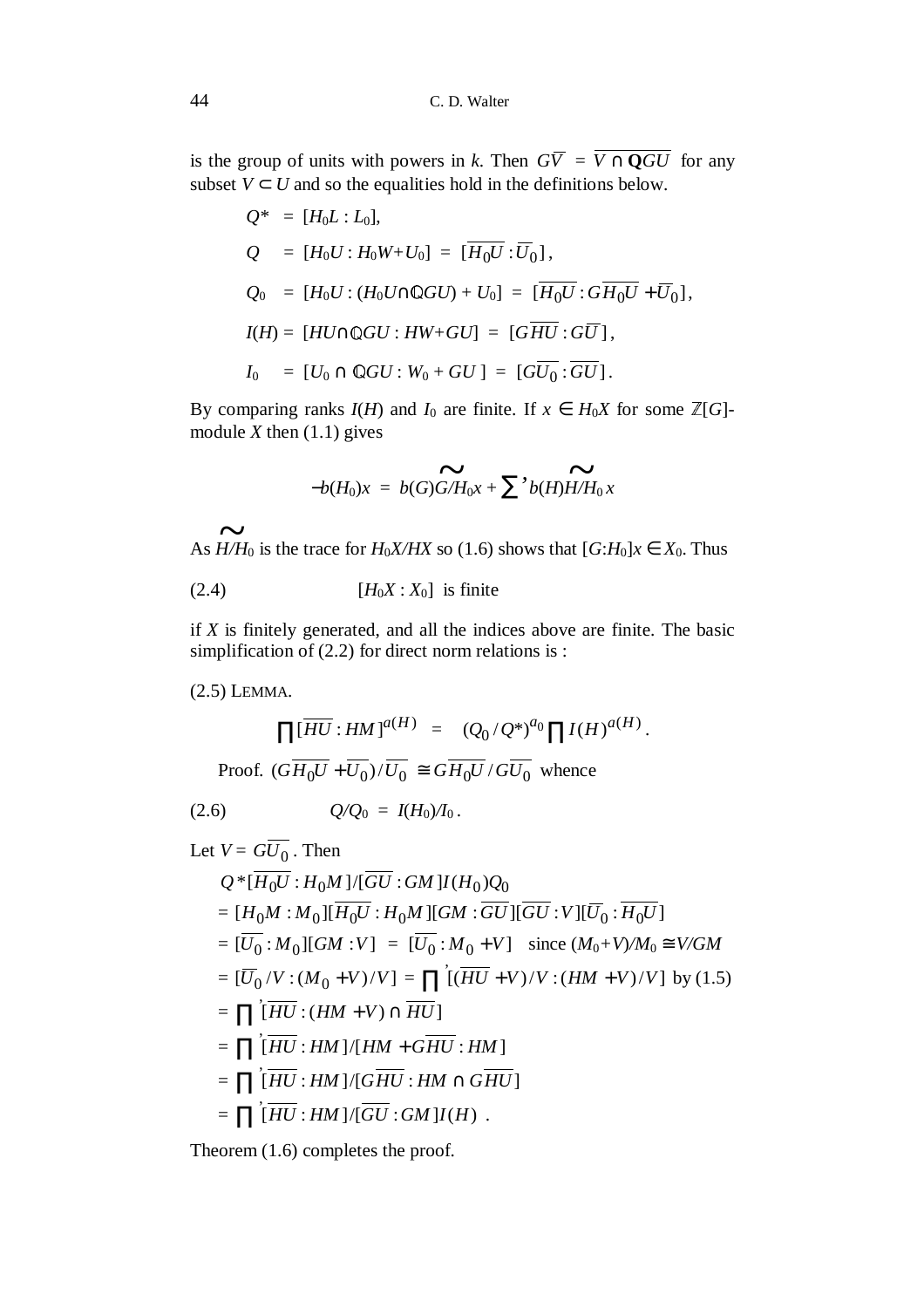**3. The index**  $Q^*$ . Let  $L_i$  be defined to make the  $\mathbb{Z}[G]$ -module sequence

(3.1) 
$$
0 \to \mathbb{Z} \to \bigoplus_{i=1}^r \mathbb{Z}[G]C_i \to L_i \to 0
$$

exact. Associated with it is the submodule  $L_{i0} = \sum' H L_i$  and the index  $Q_i^* = [H_0 L_i : L_{i0}]$  which is finite by (2.4). Both (2.1) and (3.1) are exact when restricted to the submodules fixed by a subgroup *H* because this is a left exact functor and any pre-image of an element in *HL* or *HL<sup>i</sup>* is certainly fixed by *H*. Hence

$$
H_0L/L_0 \cong \{H_0(\bigoplus_i \mathbb{Z}[G]C_i)\}/\{\sum_i H(\bigoplus_i \mathbb{Z}[G]C_i)\}
$$
  

$$
\cong \bigoplus_i (H_0\mathbb{Z}[G]C_i / \sum_i H(\mathbb{Z}[G]C_i)) \cong \bigoplus_i H_0L_i/L_{i0}
$$

and so

$$
(3.2) \tQ^* = \prod_i Q_i^*.
$$

Now define a pairing on  $\mathbb{Q}L_i \times \mathbb{Q}L_i$  by  $(x, y) = |G|^{-1} (1_1^G - 1)(xy^*)$ where \* is the involution induced by  $g \mapsto g^{-1}$  for  $g \in G$ . If *N* is a  $\mathbb{Z}$ -submodule of  $L_i$  with basis  $\{n_r\}$  let  $R(N) = |\text{det}((n_r, n_s))|$  be the regulator of *N*. This is independent of the choice of basis and for another submodule *N'* it satisfies

(3.3) 
$$
R(N') = [N : N']^{2} R(N)
$$

whenever  $[N: N']$  is defined.

Let  $HgC_i$  denote the sum of the distinct elements in { $hgc \mid h \in H$ ,  $c \in C_i$ ,  $|HgC_i|$  the number of such elements, and  $HgC_i$  its image in  $L_i$ under (3.1). If *H* and *H'* ∈ *S*<sub>0</sub> are distinct then there are *h* ∈ *H* and *h'* ∈ *H*' such that  $hh' = g$  for any given  $g \in G$ . So  $h^{-1}gh^{-1} = 1$  and  $\widetilde{H}g\widetilde{H}$ ' =  $\widetilde{H}\widetilde{H}$ <sup>'</sup>. Thus

$$
(HgC_i)(H'g'C_i)^* \in \mathbb{Z}\widetilde{G} \text{ and } (\overline{HgC_i}, \overline{H'g'C_i}) = 0.
$$

However, the  $HgC_i$  form a basis of  $L_{i0}$  for  $H \in S_0$  and suitable  $g \in G$ because  $L_{i0} = \sum' H L_i$  is a direct sum by (1.5). Hence the corresponding matrix for  $R(L_{i0})$  is zero except for blocks of determinant  $R(HL_{i})$  on the diagonal. This gives

$$
(3.4) \t R(L_{i0}) = \prod' R(HL_i).
$$

The number of  $HgC_i$  which have |*H*| elements is

$$
|\{g \in G \mid g\gamma_i g^{-1} \in H\}| / |H| = 1_H^G(\gamma_i)
$$

where  $\gamma_i$  generates  $C_i$ . Thus the number with  $2|H|$  elements is  $r_{2i}(H)$  =  $1_H^G$  (1−γ*i*)/2. Set *r<sub>i</sub>*(*H*) = dim *H*<sup> $Z$ </sup>[*G*]*C<sub><i>i*</sub></sub> −1. As (3.1) is exact when fixed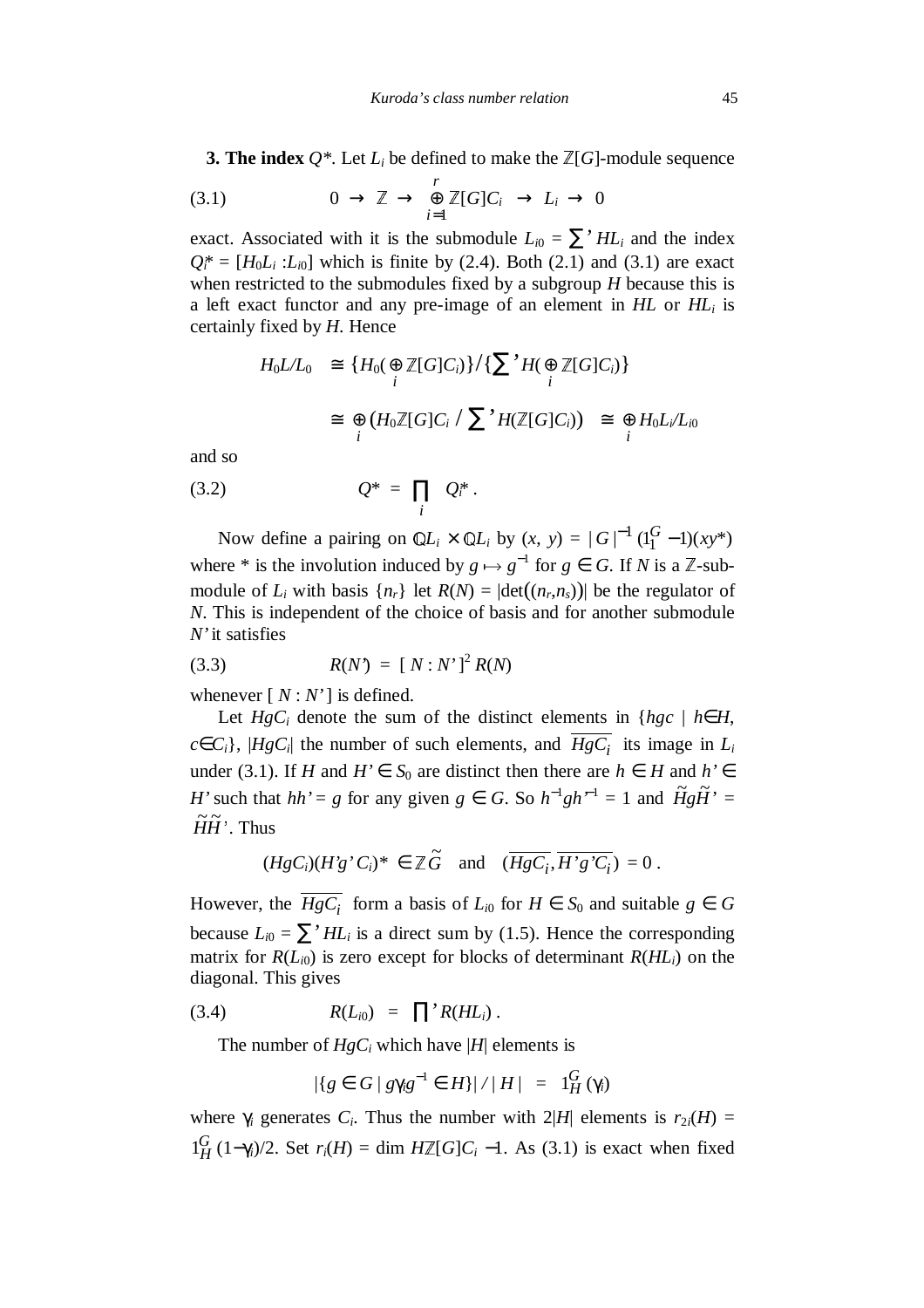by *H* so  $\{HgC_i\}$  is a basis of  $HL_i$  when *g* runs over representatives of the non-principal double cosets  $H\backslash G/C_i$ . If  $HgC_i \neq HhC_i$  then

$$
(\overline{HgC_i}, \overline{HhC_i}) = -|HgC_i||HhC_i|/|G|
$$

and

$$
(\overline{HgC_i},\overline{HgC_i}) = |HgC_i| - |HgC_i|^2/|G|.
$$

Hence

$$
R(HL_i) = |H|^{r_i(H)+1} 2^{r_{2i}(H)} |H1C_i|^{-1} \det A
$$

where  $A = I - (|HgC_i|/|G|)_{g,h}$  for the identity matrix *I*. Add together the rows of *A* to obtain the constant row  $|H_1C_i|/|G|$  and use it to eliminate  $(|HgC_i|/|G|)_{g,h}$ . Thus det  $A = |H1C_i|/|G|$  and

$$
(3.5) \t R(HL_i) = |H|^{r_i(H)+1} 2^{r_2(iH)}/|G|.
$$

Equation (3.3) gives  $Q_i^{*2} = R(L_{i0})/R(H_0L_i)$  and combining this with (3.4) and (3.5) produces

$$
(3.6) \tQ_i^{*2} = (\prod' |H|^{r_i(H)+1} / |G|) / (|H_0|^{r_i(H_0)+1} / |G|)
$$

 $\sum$ <sup>*'r*</sup><sub>2*i*</sub>(*H*) =  $\sum$ <sup>'</sup><sup>1</sup>*G*</sup><sub>*H*</sub> (1−γ*<sub>i</sub>*)/2 = 1*G*<sub>*H*</sub>  $1_{H_0}^{G} (1 - \gamma_i)/2 = r_{2i}(H_0)$  removes the power of 2. Now

$$
r(H) + 1 = \dim HL + 1 = \sum_i \dim H\mathbb{Z}[G]C_i = \sum_i (r_i(H) + 1).
$$

.

Thus (3.6), (3.2), and (1.6) together yield

(3.7) 
$$
Q^{*^{-2a_0}} = \prod |H|^{a(H)(r(H)+1)}
$$

**4. The Einheitenindex**  $I(H)$ **.**  $I(H)$ , which will be written  $I(HK/k)$  in this section, is a generalization of Hasse's Einheitenindex ([3], §20) for an abelian extension of  $\mathbb{Q}$  over its maximal real subfield. Let  $k_2 \supset k_1 \supset k_0$ be a tower of fields. The basic property is

#### $(4.1)$  THEOREM.  $I(k_2/k_0)$  divides  $[k_2:k_0]$ .

This is clear from the next lemma because  $I(k_2/k_0)$  divides  $I(k_2/k_1) \times I(k_2/k_2)$  $I(k_1/k_0)$ .

(4.2) LEMMA. *If*  $k_1/k_0$  has no intermediate fields and  $[k_1:k_0] = p$  then  $I(k_1/k_0) = 1$  *or p.* In the latter case p is prime and  $k_1 = k_0(\varepsilon)$  for some unit  $\epsilon$  such that  $\epsilon^p \in k_0$ . Conversely, if p is prime and  $k_1 \neq k_0(\sqrt{-1})$  has this *form then*  $I(k_1/k_0) = 1$  *or p according to whether or not*  $k_1$  *is the unique extension of*  $k_0$  *with the form*  $k_1 = k_0(\omega)$  *where*  $\omega^p \in k_0$  *is a root of unity with p-power order*.

Proof. Let  $U_i$  and  $W_i$  be the groups of units and roots of unity in  $k_i$ ,  $W_{ip}$  the *p*-Sylow subgroup of  $W_i$ , and  $V_1$  the subgroup of units in  $k_1$  with some power in  $V_0 = U_0 W_1$ . Then  $I(k_1/k_0) = [V_1 : V_0]$ . The norm *N* for  $k_1/k_0$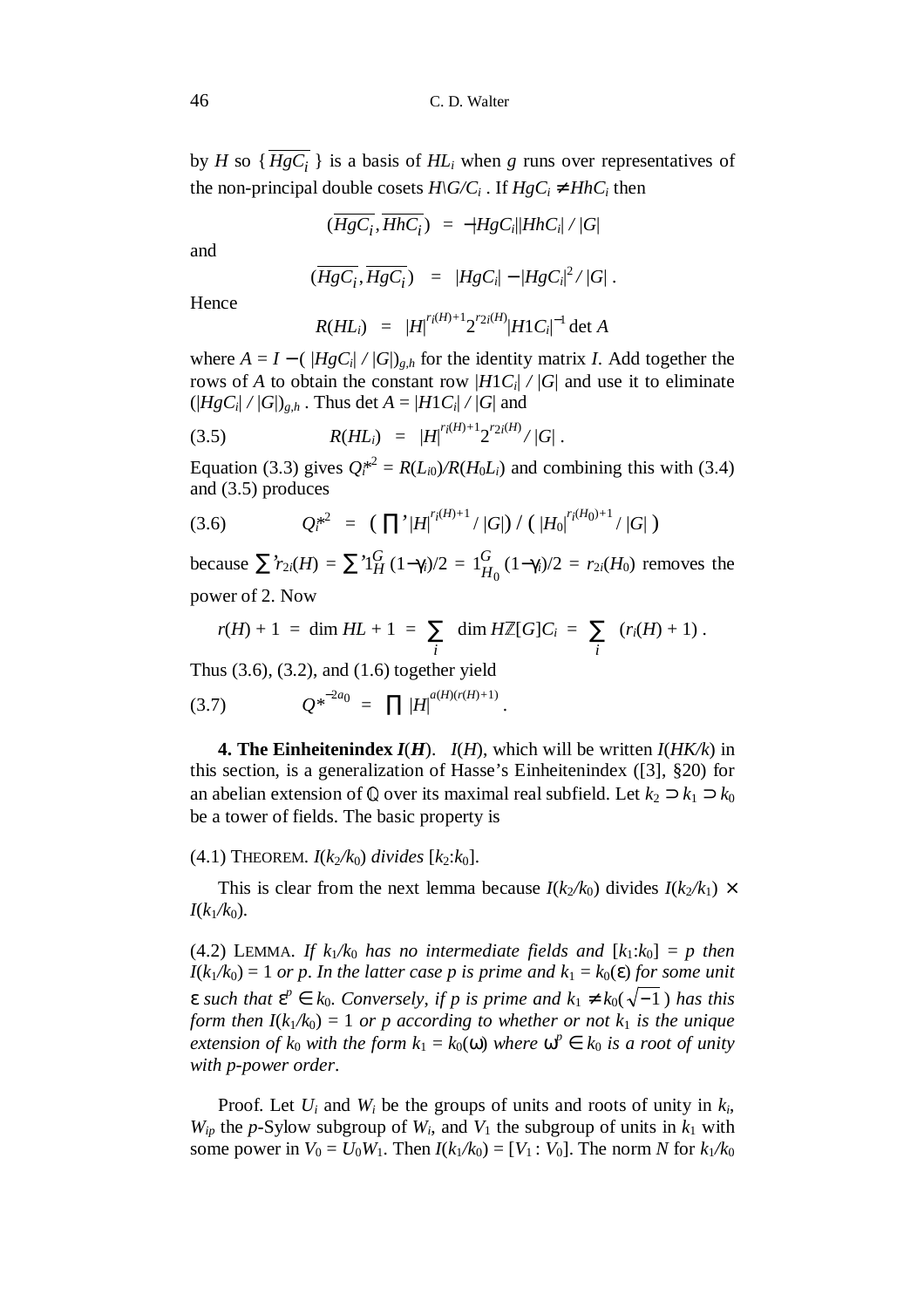induces the *p*th power map on  $V_1/W_1$  and maps  $V_1$  into  $U_0$ . Hence  $V_1 / V_0$ has exponent *p*.

Assume  $V_1 \neq V_0$ . If  $\varepsilon \in V_1 - V_0$  then there is an  $m \in \mathbb{Z}$  such that  $\varepsilon^m \notin \mathbb{Z}$ *U*<sup>0</sup> but  $\epsilon^{mp} \in U_0$ . So  $k_1 = k_0(\epsilon^m)$  and *p* is prime. Moreover, if is  $\zeta$  a primitive *pth* root of unity and  $k_i = k_i(\zeta)$  then  $k_i/k_0$  is cyclic with generating automorphism  $\alpha$ , say. The norm *N* extends to  $k'/k'$ <sup>0</sup>. Let  $q =$  $[W_1 : W_{1p}]$ . Then  $\varepsilon^{q(1-\alpha)} \in W_{1p}(\zeta)$  for  $\varepsilon \in V_1$ . Thus if  $\varepsilon_1, \varepsilon_2 \in V_1$  then a, b  $∈$   $\mathbb{Z}$  can be chosen such that  $p \nmid a$  or  $p \nmid b$ , and  $(\epsilon_1^a \epsilon_2^b)^{q(1-\alpha)} = 1$ . So  $\varepsilon_1^{aq} \varepsilon_2^{bq} \in U_0$  and  $\varepsilon_1^a \varepsilon_2^b \in V_0$ . Hence  $\varepsilon_1 \notin V_0$  implies  $p \nmid b$  and  $\varepsilon_2 \in$  $V_0 \langle \varepsilon_1 \rangle$ . Therefore  $V_1 / V_0$  is cyclic of order *p*.

Suppose  $k_1 \neq k_0(\sqrt{-1})$  but  $k_1 = k_0(\varepsilon)$  where  $\varepsilon^p \in U_0$ . Then  $\omega \in$ *W*<sub>1*p*</sub> $\langle \zeta \rangle$  and *N*ω = 1 give ω ∈  $\langle \zeta \rangle$ . So putting ω = ε<sub>1</sub><sup>*q*(1−α)</sup> for ε<sub>1</sub> ∈ *V*<sub>1</sub> yields  $V_1^{q(1-\alpha)}$  ⊂  $\langle \zeta \rangle$ . In fact, ε gives  $V_1^{q(1-\alpha)} = \langle \zeta \rangle$ . The last part of the lemma holds because in this case  $V_0^{q(1-\alpha)} = 1$  if and only if  $W_{1p} = W_{0p}$ .

## **5.** The indices  $Q_0$  and  $Q$ .

(5.1) LEMMA.  $Q_0$  *divides*  $\prod' [H:H_0]^{r(H)-r(G)}$ .

Proof.  $O_0$  is the order of

 $H_0 U/(U_0 + H_0 U \cap \mathbb{Q}GU) \cong (H_0 U + \mathbb{Q}GU)/(U_0 + \mathbb{Q}GU) \cong \varphi(H_0 U)/\varphi(U_0)$ 

where  $\varphi: U \to U/\mathbb{Q}GU$  is the natural map. For  $\varepsilon \in H_0U$  the norm equation (1.6) gives

$$
[G:H_0]\varepsilon = (1-|S_0|)\widetilde{G/H_0}\varepsilon + \sum (G:H)\widetilde{H/H_0}\varepsilon
$$

so that

$$
(5.2) \quad \sum' [G:H_0] \varphi(HU) \\
= [G:H_0] \varphi(U_0) \subset [G:H_0] \varphi(H_0U) \subset \sum' [G:H] \varphi(HU)
$$

because  $\varphi(GU) = 0$ . Since the sums  $\sum'$  are direct by (1.5) and each  $\varphi(HU)$  is torsion-free,  $Q_0$  divides the index  $\prod' [H:H_0]^{\dim \varphi(HU)}$  between the end modules. Finally dim  $\varphi(HU) = r(H) - r(G)$ .

(5.3) LEMMA. *If*  $[H:H_0] = n$  *is the same for all*  $H \in S_0$  *then Q divides I'n*<sup> $r$ (*H*0)− $r$ (*H'*)</sub> *for each*  $H' \in S_0$  *where*</sup>

*I'* =  $[H_0U \cap \mathbb{Q}H'U : H_0W + U_0 \cap \mathbb{Q}H'U].$ 

*I' divides I*(*H*0*K/H'K*) *which divides n*.

Proof. Let  $\varphi' : U \to U/\mathbb{Q}H'U$  be the natural map. Then (5.2) yields

$$
\sum n\varphi(HU) = n\varphi(U_0) \subset n\varphi(H_0U) \subset \sum \varphi(HU).
$$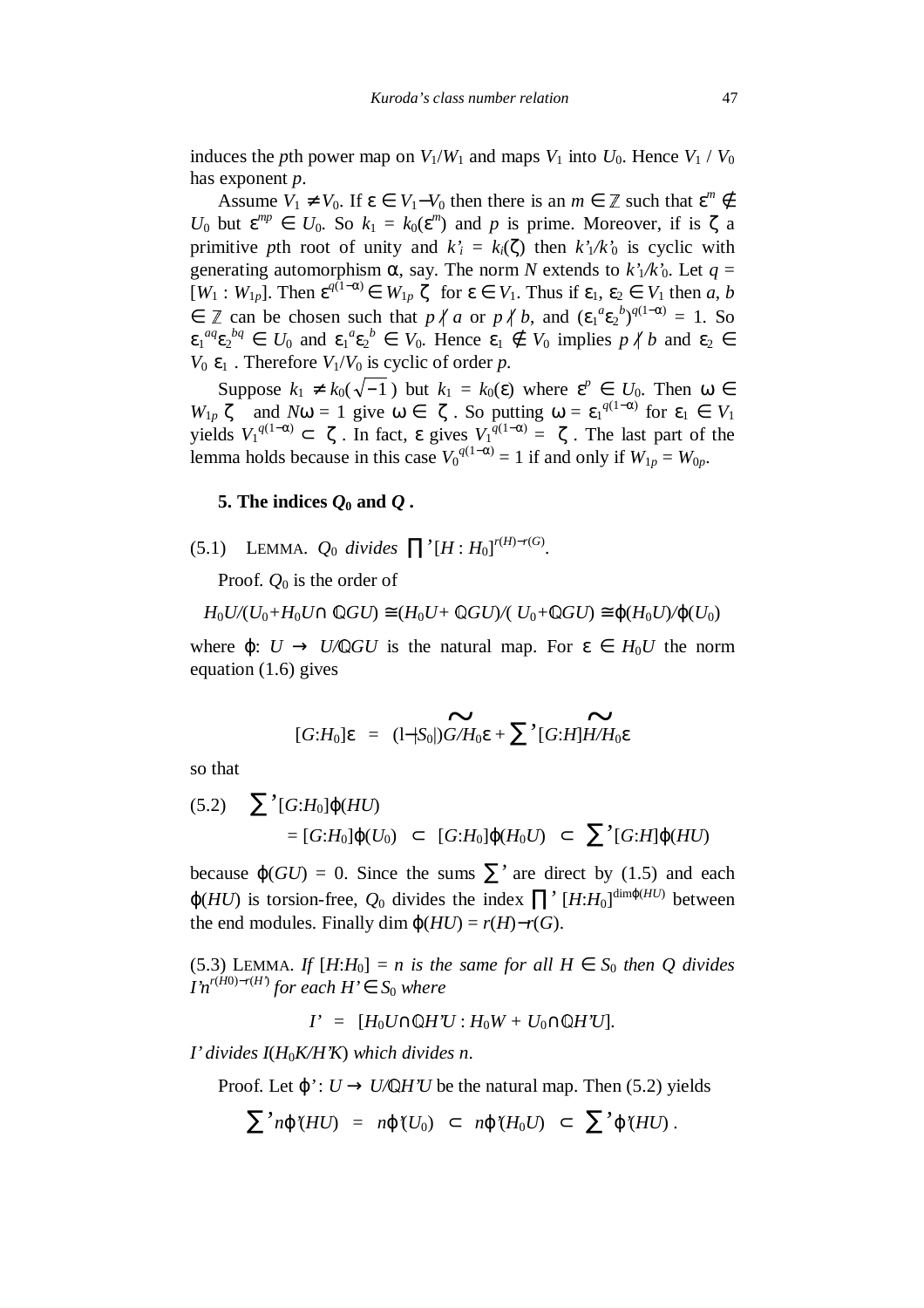The sums  $\sum'$  are direct. Hence  $Q' = [H_0U + \mathbb{Q}H'U : U_0 + \mathbb{Q}H'U]$  divides the index  $\prod_{n=1}^{\infty} \frac{d^{(n)} \phi^{(n)}}{n!}$  between the end modules. As

 $\dim \varphi$ *'*(*HU*) = dim  $\varphi$ (*HU*) = *r*(*H*) – *r*(*G*) for *H* ∈ *S*<sub>0</sub>, *H* ≠ *H'*,

and

$$
\sum'(r(H)-r(G)) = r(H_0)-r(G)
$$

so  $Q'$  divides  $n^{r(H_0)-r(H')}$ . Now

$$
Q = [H_0 U : H_0 W + U_0]
$$
  
= 
$$
[H_0 U : U_0 + (H_0 U \cap \mathbb{Q} H' U)][U_0 + (H_0 U \cap \mathbb{Q} H' U): H_0 W + U_0] = Q' I'.
$$

Thus the proof is completed by  $(4.1)$ .

#### **6. Kuroda's relation.**

(6.1) MAIN THEOREM. *Suppose the subgroups of the Galois group G of a normal extension K/k of number fields satisfy a direct norm relation* ((1.4) *and* (1.6)) *whose corresponding character relation is* (1.3*'*). *Then the class numbers h*(*H*) *of the fields HK fixed by the subgroups H are related by*

.

(6.2) 
$$
\prod_{H} h(H)^{a(H)} = (w_i Q_0)^{a_0} \prod_{H} \{I(H) [H : H_0]^{(r(H)-1)/2} \}^{a(H)}
$$

*The unit indices Q*0 *and I*(*H*) *are defined in* §2 *and bounded by* (5.1) *and*  $(4.1)$ . *Further*,  $w_i = 1$  *unless*  $k \inneq k(\sqrt{-1}) \subset H_0K$  when  $w_i = w_2(H_0)/w_2(H_i)$ *for the unique subgroup*  $H_i \in S_0$  *whose fixed field contains k*( $\sqrt{-1}$ ).

*Let C*(*H*) *be the subgroup of the ideal class group of HK composed of classes with orders prime to* [*G* : *H*0]. *Then the part of the class number relation* (6.2) *prime to* [*G* : *H*0] *is induced by the direct sum decomposition*

$$
C(H_0)/C(G) = \sum_{H \in S_0} C(H)/C(G)
$$

*given by*  $\gamma = \sum [H:H_0]^{-1}$   $\widetilde{H/H_0}\gamma$  *for*  $\gamma \in C(H_0)/C(G)$  *and the natural identification of C(H)* as a subgroup of  $C(H_0)$ .

Proof. Define  $w_i$  by  $w_i^{a_0} = \prod w_2(H)^{a(H)}$ . Then Theorem 2.3 of [9] gives *w<sub>i</sub>* = 1 if  $\sqrt{-1}$  ∈ *k* or  $\sqrt{-1}$  ∉ *H*<sub>0</sub>*K*. Otherwise, if *J* is the Galois group of  $K/k(\sqrt{-1})$  then (1.6) yields

$$
\sum \langle \widetilde{J} \widetilde{H} / |J||H| - \widetilde{G} / |G| \rangle = \widetilde{J} / |J| - \widetilde{G} / |G|.
$$

Consequently  $\widetilde{J}H / |J||H| \neq \widetilde{G} / |G|$  for at least one  $H \in S_0$ , say  $H_i$ , and *H*<sup>*i*</sup> ⊂ *J* for such a subgroup. However, if *J* also contains  $H'$ <sup>*i*</sup> ∈ *S*<sup>0</sup> then  $H_i H'_i \neq G$  and so  $H_i = H'_i$ . As  $w_2(H) = 2$  for all  $H \in S_0$  except  $H = H_i$  the value of  $w_i$  is  $w_2(H_0)/w_2(H_i)$ .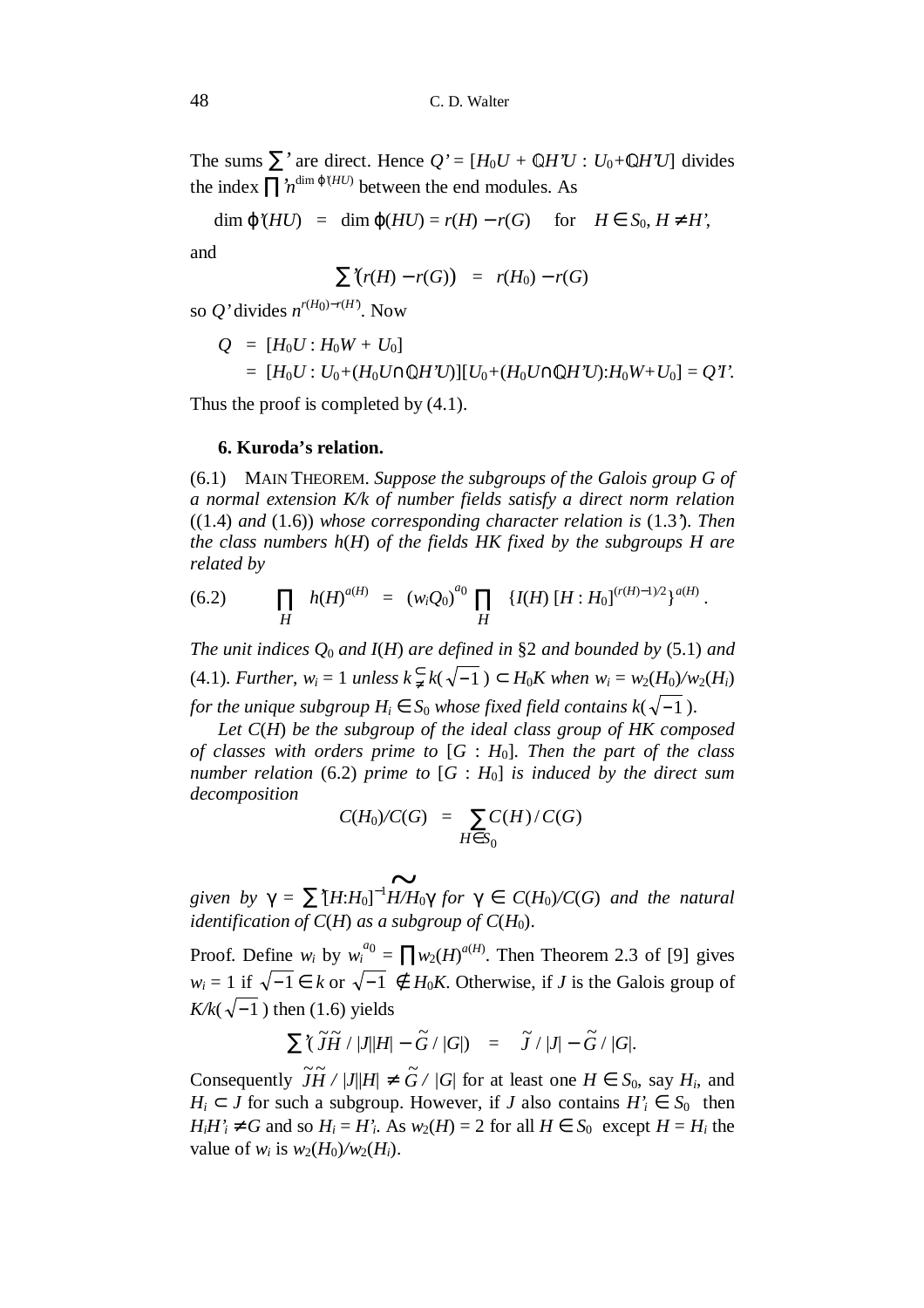Now  $\sum a(H)r(H) = 0$  is apparent from equating the ranks of  $H_0U$  and  $U_0$ . Hence (6.2) is obtained from (2.2), (2.5) and (3.7). The class group relation holds because the norm equation gives

$$
\gamma = \sum^{\prime} [H:H_0]^{-1} \widetilde{H/H_0} \gamma.
$$

A particularly useful special case of this theorem is a generalization of Kuroda's result [5], which includes the formulae of Herglotz [4] and Parry [6].

(6.3) THEOREM. Let p be a rational prime,  $n \geq 2$  an integer, and  $a_i$  $(1 \le i \le n)$  elements of a number field k. Suppose

$$
k_{*} = k \left( \sqrt[p]{a_i} \mid 1 \leq i \leq n \right)
$$

*has degree*  $p^n$  *over k and let*  $\{k_t | t \in T\}$  *be the set of*  $(p^n-1)/(p-1)$ *subfields of degree p over k. Denote by*  $h_*, h_t, h_k; U_*, U_t, U_k$ *; and*  $W_*, W_t$ *,*  $W_k$  *the class numbers, unit groups, and groups of roots of unity of*  $k_*, k_t$ *, and k respectively*. *Set*

$$
Q = [U_*: W_* \prod_{t \in T} U_t].
$$

Let *u* be the number of algebraically independent fields  $k_t$  of the form  $k(\varepsilon)$  where  $\varepsilon^p \in U_k$ . If one of the  $k_t$  is  $k(\sqrt{-1})$  let v satisfy  $2^v = w_{2*}/w_{2i}$ *where w*<sup>2</sup>∗ *and w*<sup>2</sup>*i are the* 2*-components of the numbers of roots of unity in k*<sup>∗</sup> *and k*( $\sqrt{-1}$ ). *Otherwise put v* = 0. Let *r*<sup>\*</sup>, *r*<sub>*t*</sub>, and *r*<sup>*k*</sup> be the  $\mathbb{Z}$ -ranks  $of U_*/W_*$ ,  $U_t/W_t$ , and  $U_k/W_k$ . Then

$$
\frac{h_*}{h_k}\prod_{t\in T}\frac{h_k}{h_t} = Qp^{-A}
$$

where

$$
A = \frac{1}{2}(n-1)(r_{*}-1) - \frac{1}{2}\left(\frac{p^{n}-1}{p-1}-1\right)r_{k} - 1 + \left(\frac{p^{u}-1}{p-1}-u\right)-v.
$$

*The index Q divides*  $p^B$  *for*  $B = B_t = (n-1)(r_* - r_t + 1)$  *and any field k<sub>i</sub>*; *and the p<sup>n</sup>*−<sup>1</sup> *-th power of every unit of k*∗ *lies in W*∗∏*U<sup>t</sup>* .

*For*  $\Omega = k_*, k_t$ , *or k* let  $C(\Omega)$  *be the natural embedding into*  $C(k_*)$  *of the part of the ideal class group of* Ω *formed from classes whose orders are prime to p*. *Then there is a direct sum decomposition*

$$
C(k_*)/C(k) = \sum_{t \in T} C(k_t)/C(k) .
$$

Remarks. The same theorem holds more generally provided only that the Galois group concerned is isomorphic to the one here.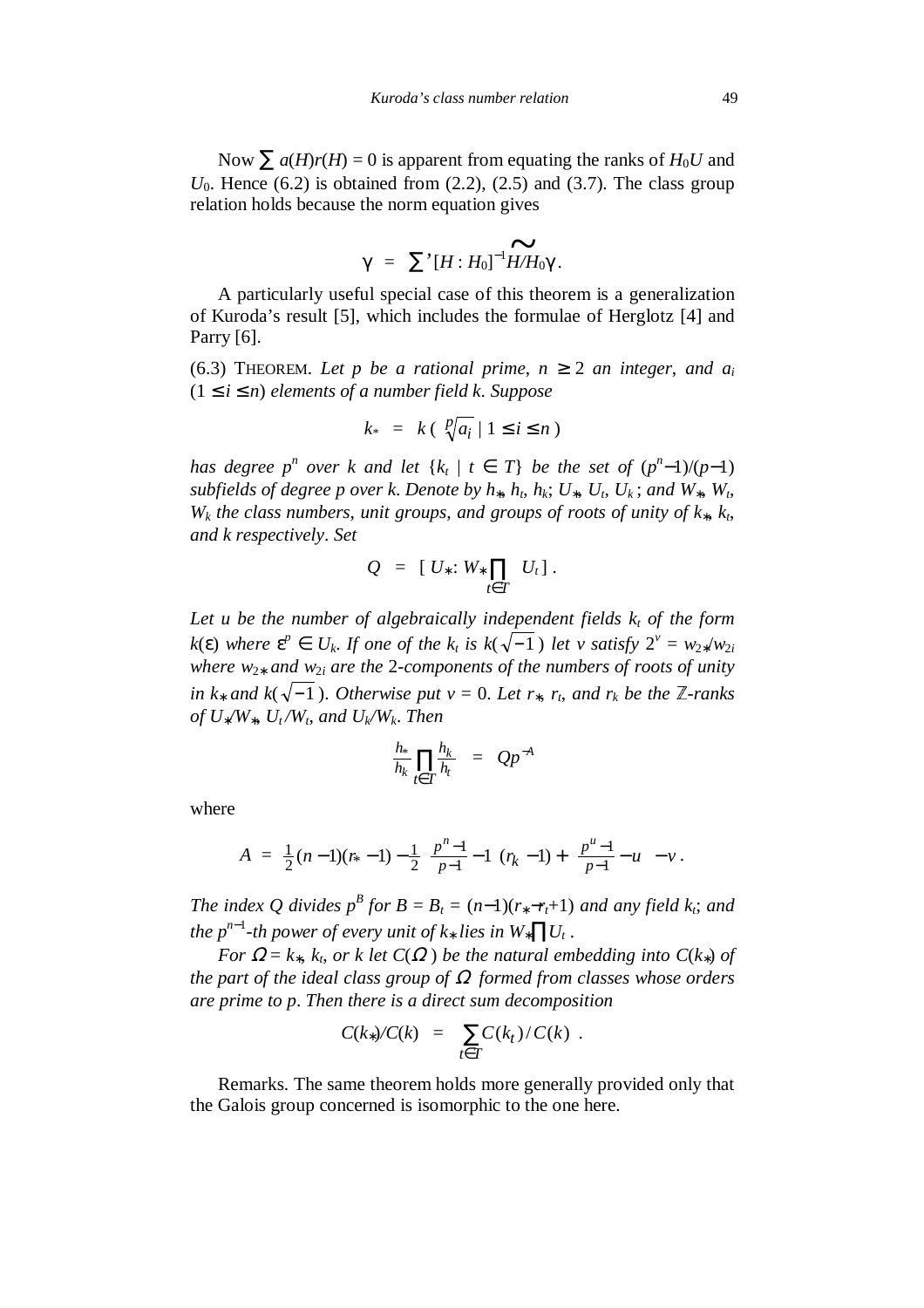When applied to different relative extensions within *k*∗*/k* the theorem produces all relations between the class numbers of intermediate fields which can be deduced from relations between induced principal characters.

The value of *B* cannot in general be improved beyond

$$
B' = \frac{1}{2}(r_*+1)(n-1) - \frac{1}{2}(r_k+1) ((p^n-1)/(p-1)-1)
$$

because  $p^{B'}$  is the value of *Q* when  $U_* / W_k$  is isomorphic to the lattice *L* of (2.1).

Proof. Example (1.7) gives a relation between the Galois groups of the fields  $k_*(\sqrt[p]{1})$ ,  $k_1(\sqrt[p]{1})$ , and  $k(\sqrt[p]{1})$ , and Lemma (1.8) allows this to be lifted to a direct norm relation between the groups of the fields *k*∗, *kt*, and *k*. (6.2) gives the required relation once the following equalities are proved:

$$
(6.4) \t\t\t w_i = p^v,
$$

(6.5) 
$$
\prod [H:H_0]^{a(H)(r(H)-1)/2} = p^{-a_*x}
$$

for 
$$
x = \frac{1}{2}(n-1)(r_*-1) - \frac{1}{2}\{(p^n-1)/(p-1) - 1\}\{r_k-1\}
$$
,

(6.6)  $Q_0^{a_*} \prod I(H)^{a(H)} = Q^{a_*} p^{-a_* y}$  for  $y = (p^u-1)/(p-1) - u$ .

The first is trivial and for the second note that

$$
\prod [H:H_0]^{a(H)(r(H)-1)/2} = \prod ([H:H_0]p^{1-n})^{a(H)(r(H)-1)/2} = p^{-a_*x}.
$$

By (2.6) the last is equivalent to

$$
I_0^{a_*}\prod I(H)^{a(H)} = I(H_0)^{a_*}p^{-a_*y},
$$

that is,

$$
I_0^{-1} \prod_{t \in T} I_t = p^y
$$

in the obvious notation.

By (4.2) the index  $I_t$  is 1 or p. If  $k(\varepsilon_1)$  and  $k(\varepsilon_2)$  are two of the  $k_t$  with  $\epsilon_1^p$  and  $\epsilon_2^p$  in  $U_k$  then  $k(\epsilon_1 \epsilon_2)$  is *k* or another such  $k_t$ . Thus if there are *u* algebraically independent such fields then the total number is the number of subfields  $k_t$  of their composition  $k_c$ ,  $viz$ .  $(p^u-1)/(p-1)$ , and, by (4.2),

$$
\prod I_t = p^{y+u-\delta} \qquad \text{where } \delta = 0 \text{ or } 1.
$$

Precisely,  $\delta = 0$  if no field  $k_t$  has the form  $k(\omega)$  where  $\omega \in W_*$  has *p*-power order, or if one of the  $k_t$  is  $k(\sqrt{-1})$  and it has corresponding index  $I_t = p$ . Otherwise δ = 1.

Let us suppose that if one of the  $k_t$  is  $k(\sqrt{-1})$  then  $I_t = 1$  for it. The linear combinations of *u* algebraically independent generators ε of the  $k_t$  with  $\epsilon^p \in U_k$  generate each  $U_t \cap \mathbb{Q}U_k$  over  $W_t U_k$  and so generate